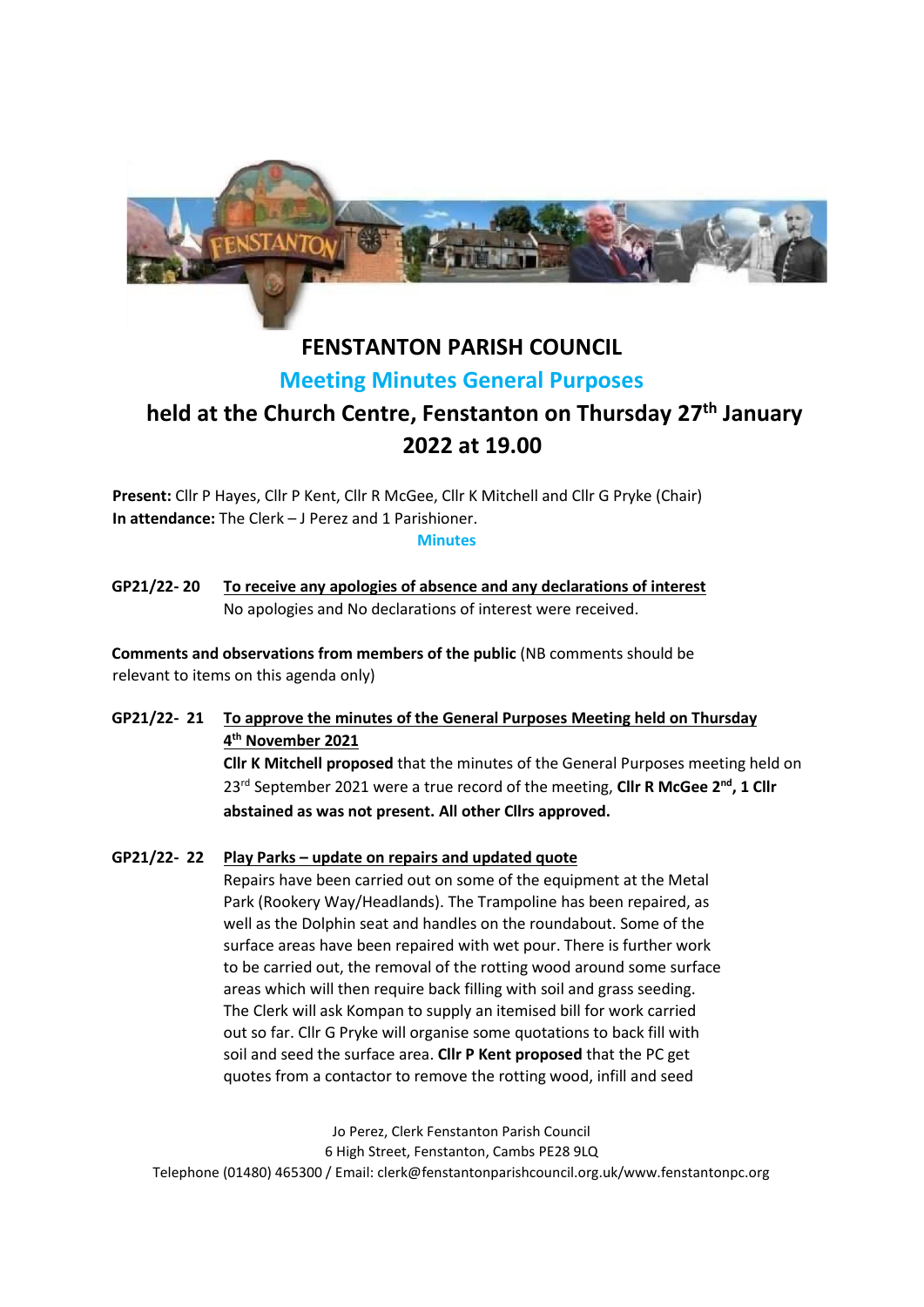and to get full list of works carried out by Kompan with an invoice for work completed, **Cllr R McGee 2nd, All Cllrs were in favour.**  The Clerk will discuss with Kompan why the surface area at Chequer Street Park was not repaired and advise them of the fault with one handle of the roundabout at the metal park.

## **GP21/22- 23 Parking – Chequer Street**

The hedge and verge at the end of Chequer Street/Huntingdon Road has been cut back and is looking much tidier but it has been noted that the grassed verge is becoming damaged due to cars parking on the verges, **Cllr G Pryke proposed** that the Parish Council get quotations to put some removeable bollards in place, **Cllr P Kent 2nd, All Cllrs were in favour.** Quotation will be discussed at the next Full Parish Council Meeting. Cllr R McGee will make enquiries.

## **GP21/22- 24 LHI Chequer Street – update**

The Clerk has chased for an update but has not yet had a response, the Clerk will chase again and if she is not able to get an update will speak to County Councillor D Dew to ask for his assistance.

## **GP21/22- 25 20s plenty for us campaign – update on submission of application**

The application has now been submitted and acknowledgement that it has been received and passed to the projects team at CCC. The Clerk will continue to chase for updates.

## **GP21/22- 26 LHI Cambridge Road – update**

The Clerk will submit a privately funded LHI application with the draft CIL proposals, this is in order to engage with Sonia Hansen at CCC for her expertise to break down the proposal and advise the Parish Council what may be feasible.

## **GP21/22- 27 Discuss the Queens Platinum Jubilee celebrations 2nd -5 th June 2022 – update**

Postponed item until the next full Parish Council to engage other Councillors who may be able to commit time to this event.

## **GP21/22- 28 Clock Tower – installation of lecterns etc and other**

Cllrs discussed the quotations received, there was little difference in costs. **Cllr R McGee proposed** that the Parish Council use Paul Warmbold on this occasion, **Cllr P Kent 2nd, All Cllrs were in favour**. The Clerk will inform the contractors of the decision made.

## **GP21/22- 29 Hampton Footpath**

MI Gardeners has completed the path and Cllrs are happy with the standard of the work carried out. There are a few paving slabs left over and the Parish Council will donate to Chris Behagg to thank him for transporting the materials and other work carried out in the Village.

Jo Perez, Clerk Fenstanton Parish Council 6 High Street, Fenstanton, Cambs PE28 9LQ Telephone (01480) 465300 / Email: clerk@fenstantonparishcouncil.org.uk/www.fenstantonpc.org